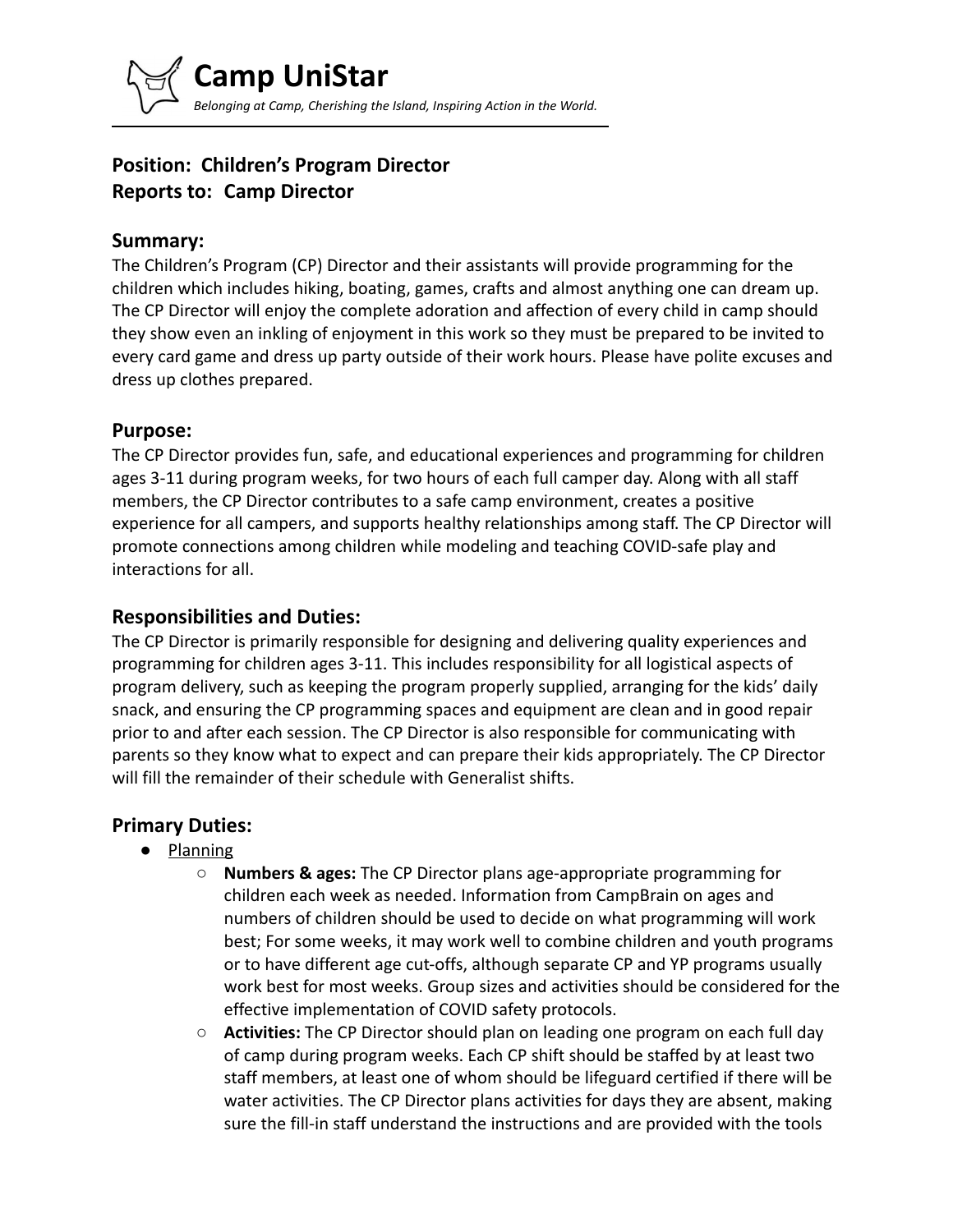and know-how necessary to execute a successful program.

- Aside from taking care of many of the logistical components of the CP program, the CP Director is charged with facilitating an enjoyable experience for children. The CP Director should plan to engage in activities alongside participants while also maintaining authority and providing a safe space.
- Communicating and connecting with families
	- **Lead Parent Meeting**: The CP Director hosts an introductory meeting with interested parents/guardians on Sunday morning each week. General plans for the week and CP COVID precautions will be shared and explained at this meeting. This is also a good opportunity to hear from parents about any key information regarding their children that would be important for a CP Director to know.
	- **Be aware of medical needs:** The CP Director should make a careful effort to gather from parents any medical information that might affect their children, including allergies they may have.
	- **Get to know families:** The CP Director is responsible for learning the names and personalities of all children under their care, as well as getting to know the adult caregivers well enough to establish professional relationships.
	- **Learn about interests:** The CP Director should spend some time early on trying to gauge the interests of the children to help shape the programming for the week.
	- **Prepare participants:** Each morning prior to breakfast, the CP Director will post the day's planned activities in a highly visible place along with necessary attire and supplies (e.g. close-toed shoes, water bottle) so that parents and participants may prepare appropriately.
	- **Be engaged:** CP staff are often favorites for many children and youth. Keeping in the spirit of camp, the CP Director should expect to interact with kids to some degree outside CP hours, although maintaining boundaries is also important.
- **Communicating with other Directors** 
	- **Camp Director:** The CP Directors should work with the Camp Director to determine CP program numbers and ages, and to discuss scheduling considerations and activities as needed. The CP Director should keep the Camp Director informed of any plans that take the children off camp property.
	- **Waterfront Director:** The CP Directors should work closely with the Waterfront Director to plan for any CP activities that might require the use of camp boats, both motorized and non-motorized. Motorized boat trips should be kept to the minimum to save camp resources.
	- **Food Service Director:** The CP Directors should work with the Food Service Director to plan for any snacks that may be provided to CP participants.
- Coordinate staff
	- The CP Director is responsible for overseeing the successful incorporation of assigned staff into the CP program by instructing them on their duties and assigning them tasks that will help the program.
- Upkeep programming space(s), equipment, & supplies
	- **Clean**: After each morning's CP activities, the CP Director should spend the time necessary to clean up the CP room or any other spaces in camp that were used by the program.
		- At the end of the camper week, the CP Director's primary responsibility is